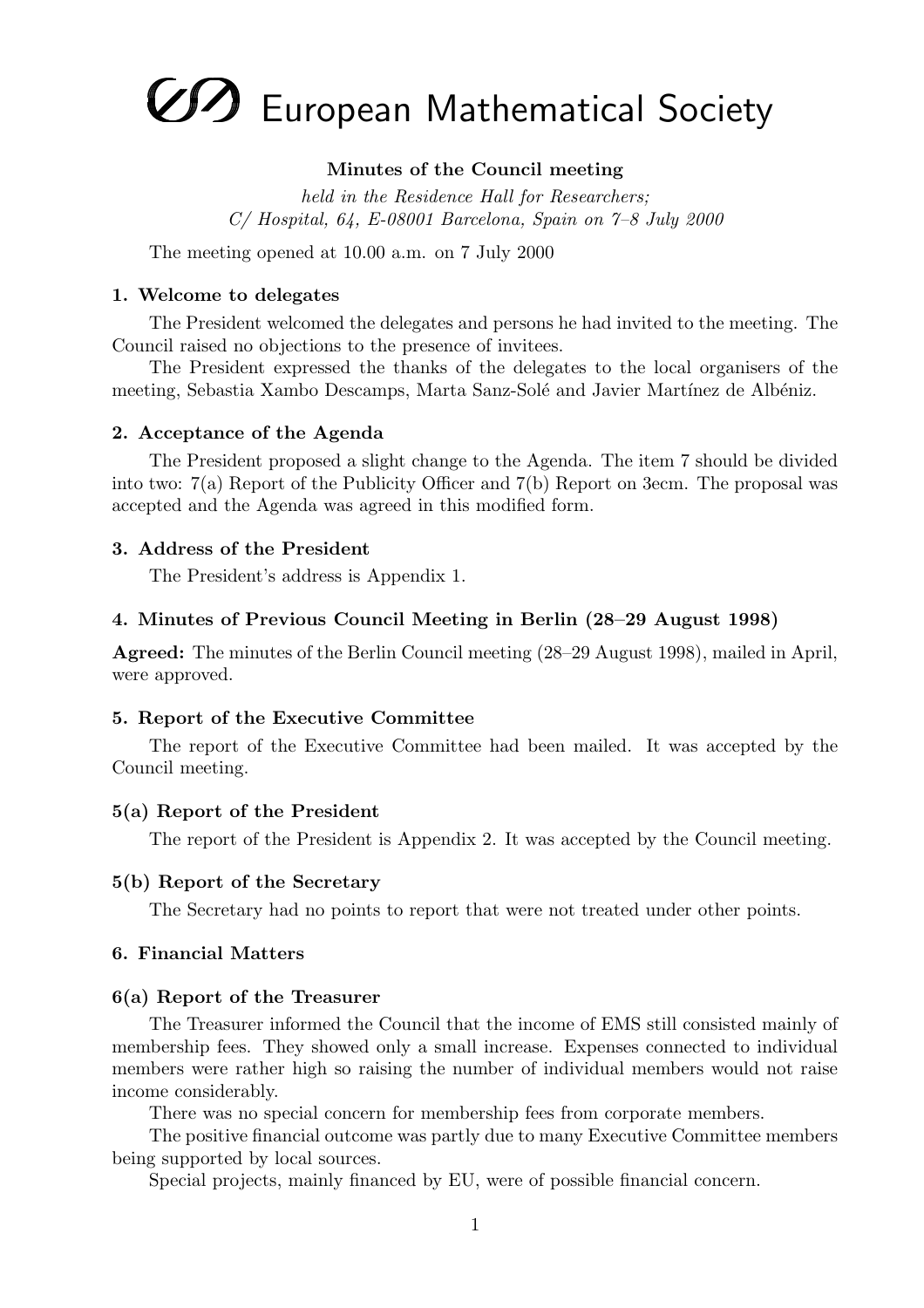A reserve fund of 70 000 euro had been collected and could be used to allay unexpected costs.

## 6(b) Financial Statements and Auditors' Reports, 1998 and 1999

#### 1998 statement

Agreed: The financial statements for the year 1998 were accepted with one abstention.

#### 1999 statement

Agreed: The financial statements for the year 1999 were accepted.

## 6(c) Budget and Membership Fees, 2001 and 2002

The Treasurer noted that the budget proposal contained no major changes compared to previous years. The proposal contained no changes for fees.

Agreed: The budget for the years 2001 and 2002 was approved.

## 7(a) Report of Publicity Officer

Mireille Chaleyat-Maurel, the previous Publicity Officer, was warmly thanked for her long and devoted service to the EMS.

Council noted that David Salinger had recently succeeded to the post.

## 7(b) Report on 3ecm

The Chair of the Organising Committee, Sebastia Xambo, reported briefly on the Congress. It was expected to have an attendance of about 1600 persons from more than 80 countries. The budget of the congress was sound, though it was raised from 90 million pesetas to 109.6, and it was balanced. The organisers had been able to give 10 million pesetas to prizes and 19.5 million as grants to young researchers. The grants were more than 300 in number.

For a successful organisation the support of people and institutions had been needed and they had been secured. The Congress had dedicated Organising and Executive Committees.

The Catalan Mathematical Society wished the Council a pleasant stay in Barcelona, both during the Council and the Congress.

#### 8. Membership Items

#### 8(a) Termination of Membership

The European Mathematical Trust had cancelled its membership because it had ceased to exist.

#### 8(b) Change of Class of Corporate Members

The Royal Spanish Mathematical Society had expressed the wish to raise its class from one to two.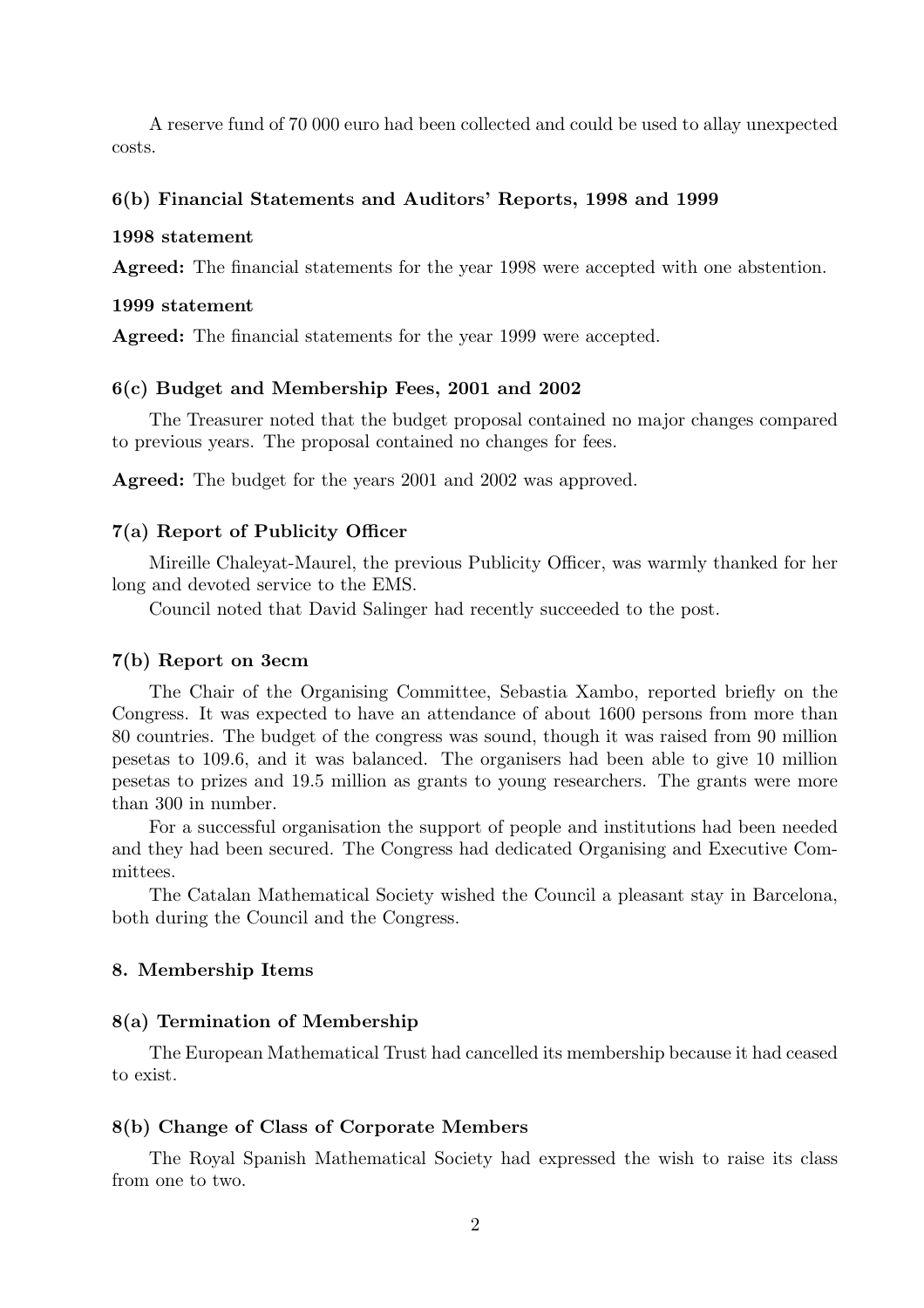Agreed: The Royal Spanish Mathematical Society was moved to class 2.

## 8(c) Reciprocity Memberships

The Executive Committee had proposed a reciprocity agreement with the American Mathematical Society. The draft agreement included the sentence: This exchange agreement shall in no way interfere with existing reciprocity agreements between the AMS and corporate members of the EMS.

Agreed: The reciprocity agreement with the American Mathematical Society was unanimously accepted.

The Executive Committee proposed that the Council authorise the EC to negotiate reciprocity agreements in the spirit of the agreement reached with AMS. These agreements should be enacted on a provisional basis until they were ratified at a Council meeting.

Agreed: This authorisation was unanimously given.

## B. Elections

## 9. Election of Corporate Members: Full and Institutional

The European Society for Mathematical and Theoretical Biology had applied for membership in Class 1.

Agreed: The membership application of the European Society for Mathematical and Theoretical Biology was approved unanimously.

## 10. Elections to Executive Committee, Election of Auditors

(It was noted that it was up to the Council to decide if a nominating committee were needed for the election of the Executive Committee.)

#### 10(a) Vice-President

The Executive Committee had proposed Bodil Branner as Vice-President. There were no other nominations.

Agreed: Bodil Branner was elected unanimously to become Vice-President of EMS for the years 2001–2004.

#### 10(b) Three Members at Large

Four candidates had been nominated to the Council: Pavol Brunowski, Victor Buchstaber, Marta Sanz-Solé and Mina Teicher.

No more nominations were received from the floor.

For the secret ballot, R. Mennicken, Robin Wilson and Ina Kersten were elected as tellers.

In the ensuing vote, 54 ballots were cast; they were all valid.

The votes received by the candidates were:

Pavol Brunovski 28

Victor Buchstaber 43

Marta Sanz-Solé 42

Mina Teicher 39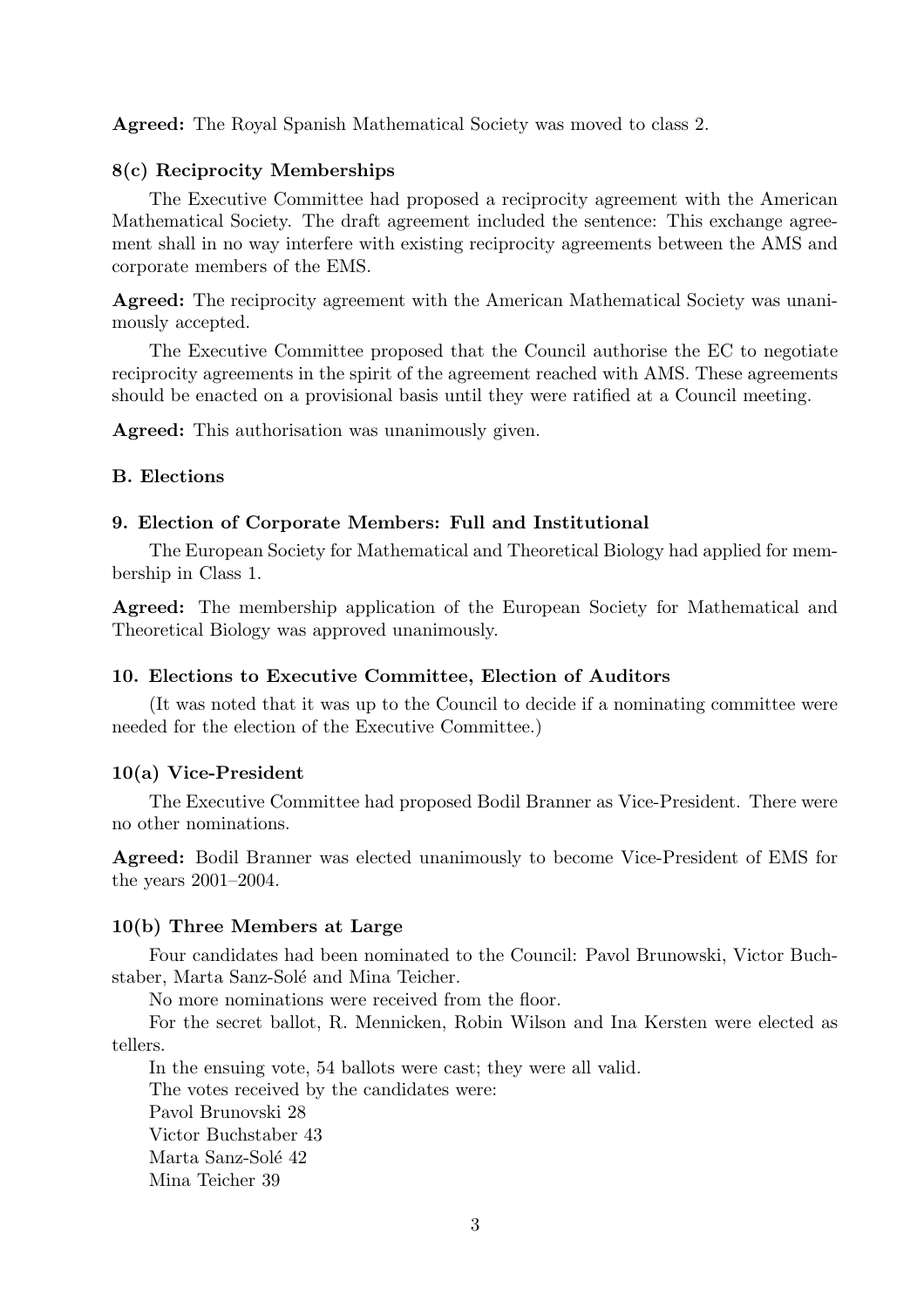and Victor Buchstaber, Marta Sanz-Solé and Mina Teicher were declared elected as Members at Large of the Executive Committee for the years 2001–2004.

### 10(c) Auditors

As H.J. Munkholm and L. Reich were no longer delegates, new auditors had to be elected to replace them.

László Márki and John Hubbuck were proposed as Auditors for the years 2001–2002.

Agreed: László Márki and John Hubbuck were elected as Auditors for the years 2001– 2002, unanimously.

Agreed: P. Kaasalainen, with K. Soikkeli as Deputy, were elected as Auditors for the years 2001–2002, unanimously.

## C. Detailed review of activities

## 11. Publications

#### 11(a) Report of the Publications Officer

Carles Casacuberta, the EMS Publications Officer, had prepared a report which had been mailed to the delegates. It was accepted by the Council meeting.

#### 11(b) Newsletter

Robin Wilson complemented briefly on his written report on the Newsletter, which was accepted by the Council meeting.

The Newsletter now contained more feature articles, more reports and more on local societies but still more was needed. Country representatives had been requested for news from member societies, but very few names of possible correspondents had been received.

The French Mathematical Society complained that very few of their books had been reviewed in the 1999 Newsletter (only 2 out of about 150). It was agreed that the matter should be looked into.

There had been technical problems connected with having the Newsletter on EMIS; these would be worked on.

#### 11(c) Journal of the European Mathematical Society, JEMS

The first four issues of JEMS had come out in 1999 and two further issues in the first half of 2000 prior to the Council meeting.

## 11(d) Electronic Publications

The matter was treated in the written report of the Electronic Publishing Committee which was accepted by the Council meeting.

### 12. Reports from Committees:

The Council encouraged the committees to have their work presented at future Council meetings by the Committee Chair or another Committee member. Items  $12(b)-(g)$ ,  $12(j)$ were covered by written reports, mailed to the delegates.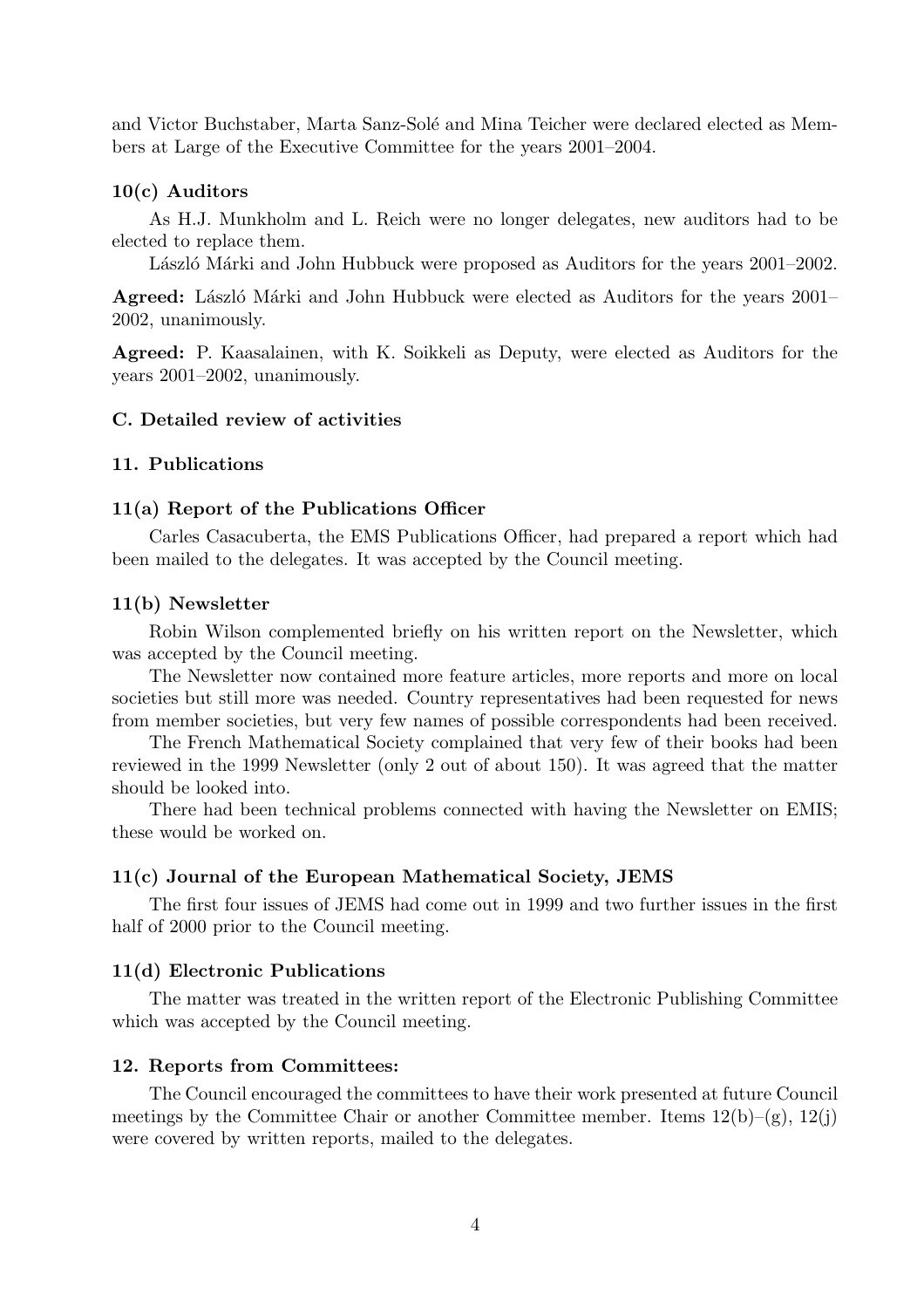## 12(a) Applied Mathematics Committee

Colette Picard (SMAI) questioned the name of the Applied Mathematics Committee as there are no committees for other branches of mathematics. The Report was accepted by the Council meeting.

#### 12(b) Developing Countries Committee

The Report was accepted by the Council meeting.

## 12(c) Education Committee

The Report was accepted by the Council meeting.

## 12(d) Electronic Publishing Committee

The Report was accepted by the Council meeting.

### 12(e) ERCOM Committee

The Report was accepted by the Council meeting.

#### 12(f) European Database Committee

The Report was accepted by the Council meeting.

## $12(g)$  The Group on Relations with European Institutions

The Report was accepted by the Council meeting.

#### 12(h) Special Events

The Chair of the Special Events Committee, Jean-Pierre Bourguignon commented briefly on the work of the committee, describing the Diderot Mathematical Forums as its main projects. The DMF on Music at the end of 1999 had been very successful. It had resulted in a long-term project of a seminar on Mathematics and Music.

The next Forum, number 5, would treat Mathematics and Telecommunications; the planning was under way. Further plans include Mathematics and Medicine, Mathematics and Pictorial Arts as well as Mathematics and Risk. Suggestions for possible links were needed.

#### 12(i) Summer Schools

Rolf Jeltsch complemented briefly on the written report for the years 1998–1999, Renzo Piccinini for the year 2000. It was intended that less developed areas should be concentrated on. The Committee wished to receive suggestions for courses. The EMS could give support though seldom financial one.

W. S. Kendall (LMS) suggested joining forces with other societies like the Bernoulli Society.

The Report was accepted by the Council meeting.

#### 12(j) Support of East European Mathematicians

The Report was accepted by the Council meeting.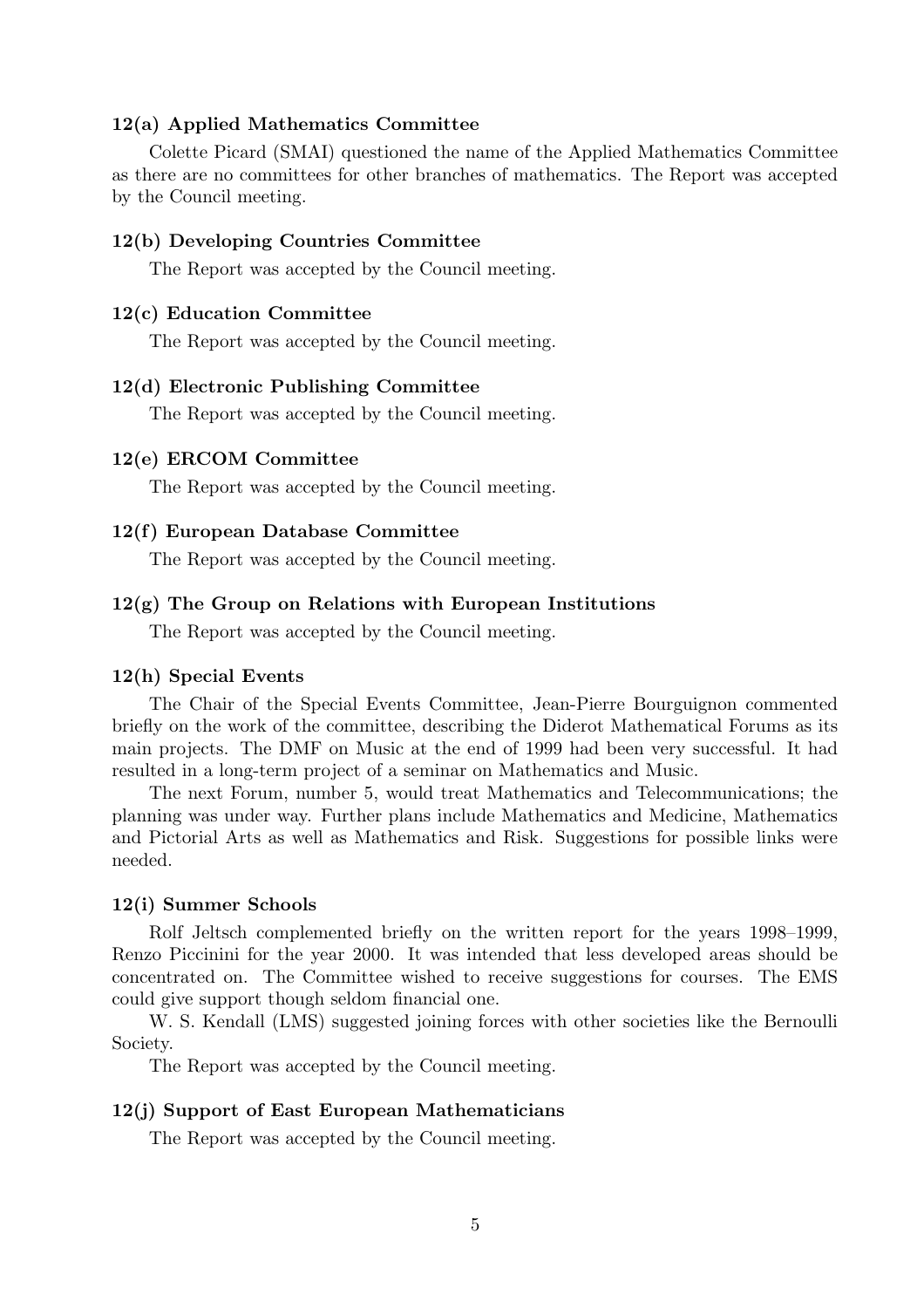### 12(k) Women and Mathematics

The Chair of the Committee of Women and Mathematics, E. Mezzetti, underlined the most important points of the written report. The Report was accepted by the Council meeting.

#### 12(l) World Mathematical Year 2000

Vagn Lundsgaard Hansen orally complemented the written report. The work of the World Mathematical Year 2000 Committee would end with the year 2000 but the work would continue with a Raising Public Awareness programme.

Posters in (for example) Paris, Montreal, London and Barcelona had been successful.

A new EU project, DREAM (Developing and Raising Public Awareness in Mathematics), had been submitted to the EU.

The EMS would take part in the Science and Technology week later in 2000.

The Report was accepted by the Council meeting.

# D. Future Developments

#### 13. European Congresses of Mathematics: Location of ECM4 in 2004

The Chair of the Organising Committee in Gothenburg for the 4ecm, Peter Sjögren, presented the financial outlook of the planned Congress. Several applications for financial support had failed and the organiser wished to withdraw the bid to hold the Congress in Gothenburg.

Agreed: The Council decided to empower the Executive Committee to choose another venue for the 4ecm if needed.

#### 14. Arrangements for the Location and Dates of the Council Meeting in 2002

Kristian Seip from the Norwegian Mathematical Society invited the Council to Oslo in 2002, before the Abel conference 2–8 June 2002.

Agreed: The invitation of the Norwegian Mathematical Society was accepted with pleasure. The dates were preliminarily fixed at 31 May–1 June 2002.

## 15. New Committees

The EMS Executive Committee had created a new committee for Raising Public Awareness in Mathematics, with Vagn Lundsgaard Hansen in the Chair.

## 16. MATH-NET

Martin Groetschel presented a brief outline of the German project MATH-NET. Council encouraged collaboration between different electronic search systems.

### E. Miscellanea

### 17. Any Other Business

## 17.1. ICIAM

Council was informed that the EMS had been accepted as a large associate member of ICIAM, the International Council/Congress of Industrial and Applied Mathematics.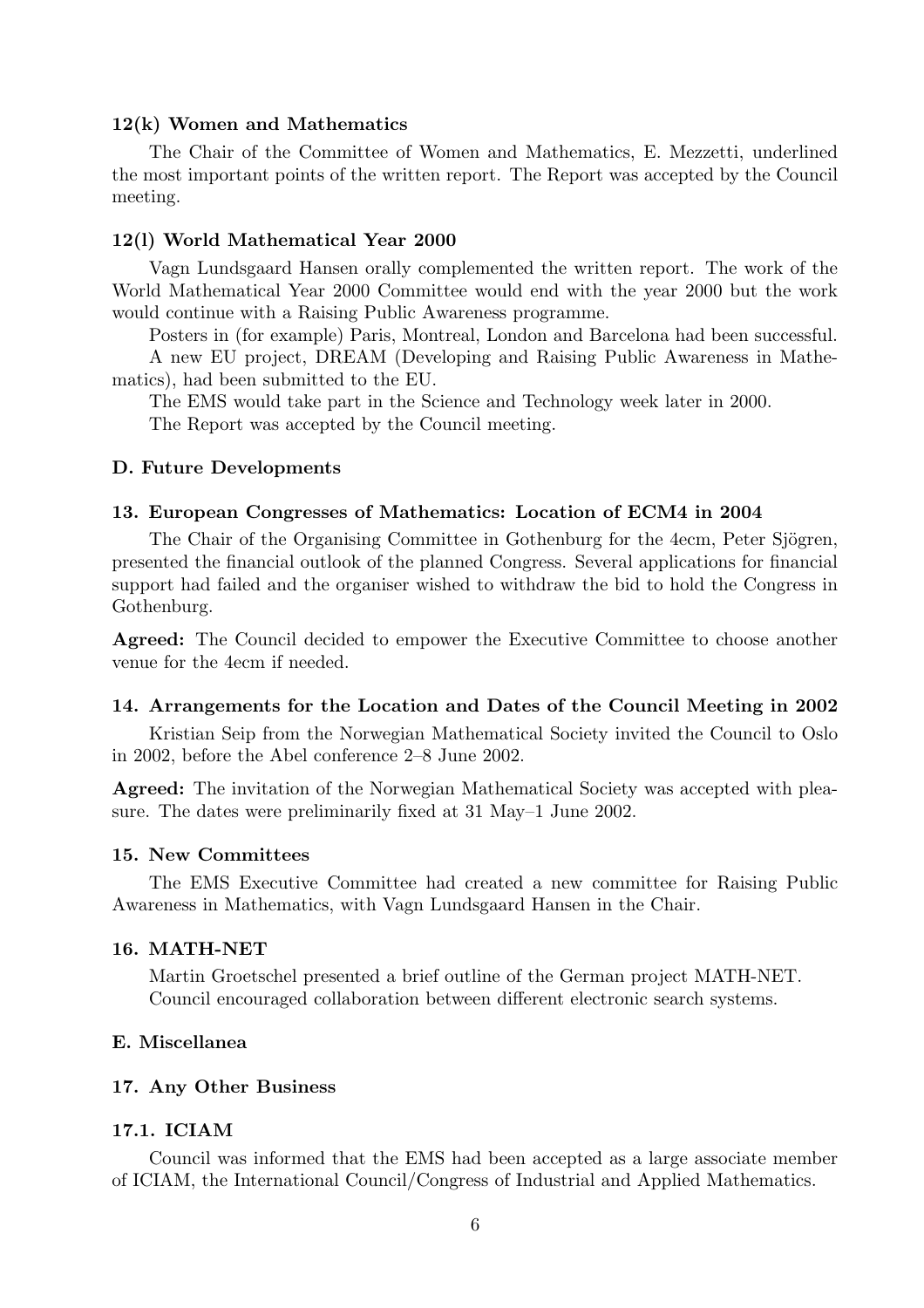### 17.2. Congress Fees

The delegates of the French Mathematical Society brought forward a motion accepted by the French National Committee for Mathematics (CNFM) concerning high fees for congresses:

The French National Committee for Mathematics has agreed on the following statement:

"The CNFM observes that registration fees for international conferences in mathematics tend to rise steadily. The Committee is concerned by such a trend, which makes it every year more difficult to support the participation of mathematicians asking for its financial help."

Agreed: The following statement was passed as a resolution:

In relation to the CNFM statement, EMS Council expresses its concern over the high fees charged by some conferences.

Scientific meetings are an essential component in the development of Science and Mathematics, and should therefore always be considered as scientific events and not as commercial activities. In particular, their organisers should always make special efforts to facilitate participation by younger mathematicians.

It is also unacceptable that a scientist should be unable to attend a scientific conference solely because it has a high conference fee.

## 17.3. AMU

The President of the African Mathematical Union, Jan Persens, thanked the Council for the opportunity to have been able to attend and to learn about the EMS. He extended his thanks to EMS and to the London Mathematical Society, whose grants enabled him to attend. AMU had invited presidents of other organisations for its 2000 Congress and the President of EMS had participated.

Jan Persens called for collaboration, mentioning summer-winter schools, workshops, specialised conferences in sub-regions, graduate students' courses, external examinations, sharing teaching materials, possibly lecture note series at post-graduate level, and researchers' visits.

In 2004 the AMU congress will be held in Tunisia, where Europeans are most welcome.

### 17.4. Contact with the European Union

Rolf Jeltsch elaborated briefly on the report mailed out in June to the delegates. He noted that the EMS had had a real effect on the policy of the European Commission.

## 17.5. History of the EMS

A. Lahtinen proposed the following statements for the Council to adopt:

1) I suggest that EMS takes steps to ensure that at least a short history of the European Mathematical Council is written fairly soon and that key persons are interviewed or persuaded to write their memoirs.

The history should be published on a suitable forum. (Laszló Marki would be a suitable person for the task, and had in principle promised to take on the task on certain conditions.)

2) I suggest that the Executive Committee gives a report on the present status on the project concerning the history of EMS, especially the forum and timetable of publication are of interest.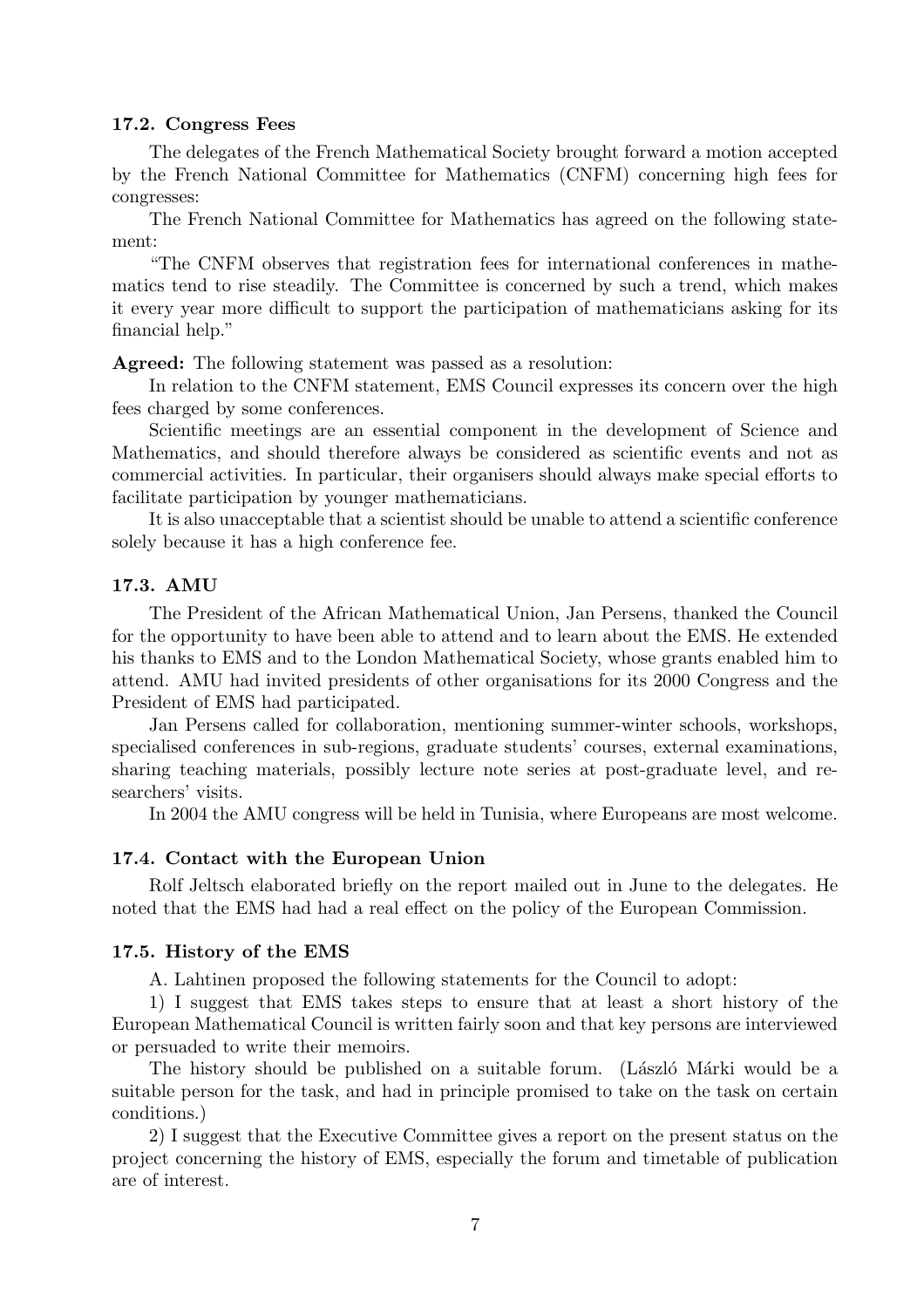The President replied that the Executive Committee had received a manuscript of The History of the EMS, written by D.A.R. Wallace, and had decided to store it in the EMS archives for the moment.

### Agreed: The statements were adopted.

Upon questioning, L. Márki informed the Council that he had in his possession minutes of the European Mathematical Council meetings. He mentioned that his writing would necessarily be a personal view of the events. Among the persons to be interviewed, he mentioned Sir Michael Atiyah and Leif Kristensen. L. Márki agreed to undertake the task of writing the history of the EMC, though not in the immediate future.

A. Lahtinen agreed to take care of the interviewing of the key persons of the European Mathematical Council.

### 18. Closing

The President expressed his thanks to all participants for attending. Special thanks were given to the Catalan hosts of the meeting, especially to Sebastia Xambo, Marta Sanz-Solé and Javier Martínez de Albéniz.

The meeting was closed.

## Present:

Austrian Math. Soc.: Klaus Schmidt - present Belarusian Math. Soc.: I.V. Gaishun - not present Belgian Math. Soc.: Freddy Dumortier - not present Bosnian Math. Soc.: M. Avdispahic - not present Bulgarian Math. Soc.: Sava Ivanov Grozdev - not present Catalanian Math. Soc.: Sebastia Xambo Descamps - present Croatian Math. Soc.: Ivan Ivanssich - present Czech Math. Union: Jan Slovak - present ∗ Danish Math. Soc.: Bodil Branner - present Danish Math. Soc.: Vagn Lundsgaard Hansen - present Deutsche Math.-Ver.: Ehrhard Behrends - present Deutsche Math.-Ver.: Martin Grötschel - present Deutsche Math.-Ver.: Ina Kersten - present Dutch Math. Soc.: H.P. Urbach - present Dutch Math. Soc.: Eduard Looijenga - present ECMI: Luis Bonilla - present Edinburgh Math. Soc.: John Hubbuck - present Estonian Math. Soc.: Kalle Kaarli - present Finnish Math. Soc.: Aatos Lahtinen - present French Math. Soc.: Nicole Berline - present French Math. Soc.: Marc Brunaud - not present French Math. Soc.: Mireille Martin-Deschamps - present GAMM: Ulrich Langer - not present GAMM: Rolf Jeltsch - present GAMM: Reinhard Mennicken - present Georgian Math. Soc.: R. Duduchava - not present Greek Math. Soc.: Nikolaos Alexandris - present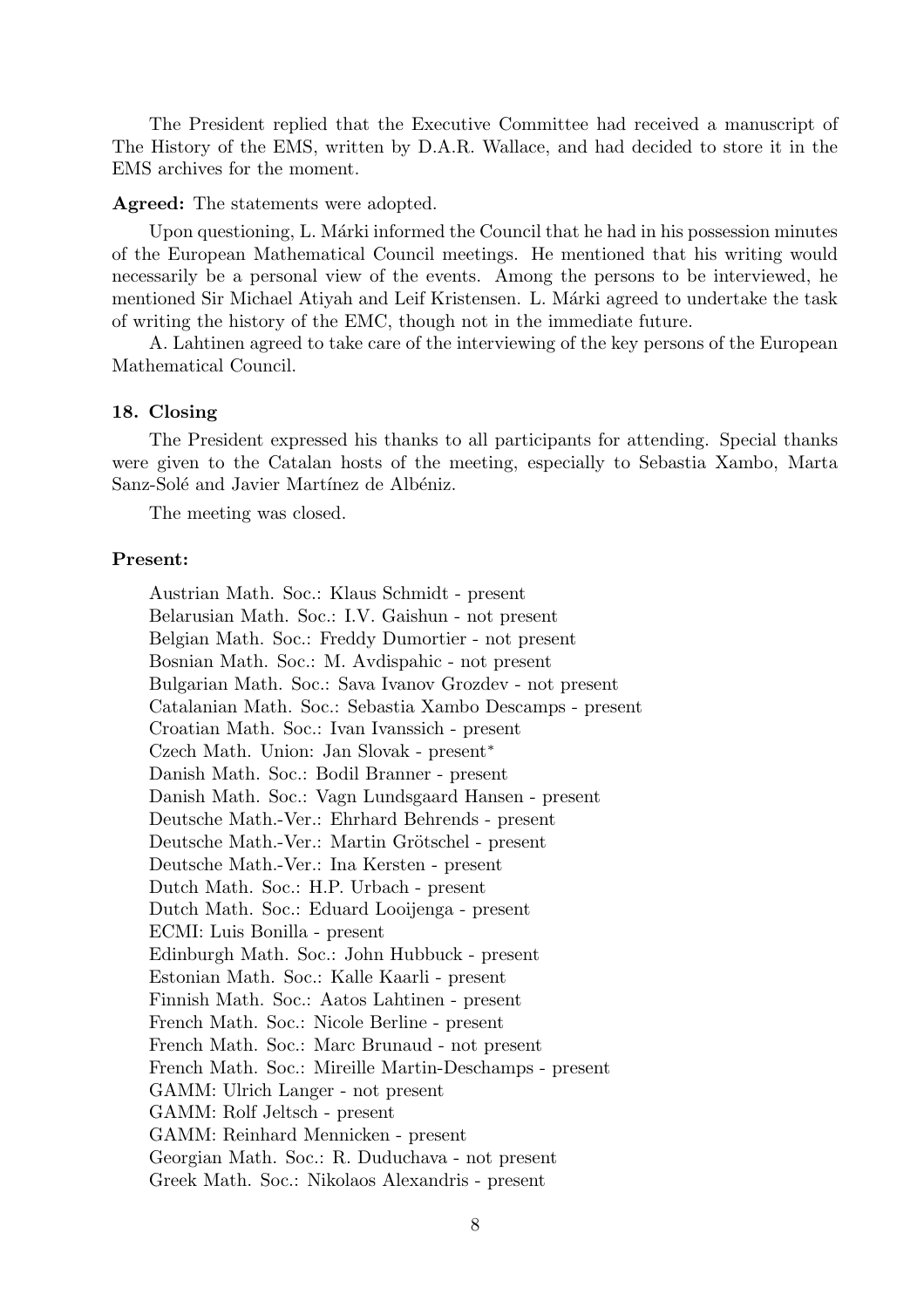Hungarian Math. Soc.: Péter Pál Pálfy - present Hungarian Math. Soc.: Dezső Miklós - not present Icelandic Math. Soc.: Ragnar Sigurdsson - present Inst. Math. Appl.: - not present Inst. Math. Appl.: - not present Irish Math. Soc.: Richard Timoney - present Israel Math. Union: Dan Haran - present Israel Math. Union: Mina Teicher - present Italian Math. Union: Renzo Piccinini - present Italian Math. Union: Carlo Sbordone - present Italian Math. Union: Vinicio Villani - present Kharkov Math. Soc.: L. Pastur - not present Latvian Math. Soc.: Alexander Šostaks - present Lithuanian Math. Soc.: E. Manstavicius - not present London Math. Soc.: W.S. Kendall - present London Math. Soc.: E.C. Lance - present London Math. Soc.: P.T. Saunders - present Luxembourg Math. Soc.: Jean Ludwig - not present Macedonian Soc. Math./Comp.: Donco Dimovski - not present Moscow Math. Soc.: A.A. Bolibruch - present Moscow Math. Soc.: Victor M. Buchstaber - present Moscow Math. Soc.: Alexei Zizcenko - present Norwegian Math. Soc.: Kristian Seip - present Polish Math. Soc.: Kazimierz Goebel - present Polish Math. Soc.: Julian Musielak - present Portuguese Math. Soc.: Jose A. P. Dias da Silva - not present Portuguese Math. Soc.: Graciano de Oliveira - not present Romanian Math. Soc.: Constantin Niculescu - not present Slovak Math. Union: Roman Fric - not present Slovenian Math. Soc.: Peter Legiša - present Soc. Math. Appl. Ind.: Colette Picard - present Soc. Math. Appl. Ind.: not present Spanish Royal Math. Soc.: Antonio M. Naveira - present Spanish Royal Math. Soc.: Carlos Andradas Heranz - present Spanish Soc. Appl. Math.: Enrique Fernandez-Cara - not present St.Petersburg Math. Soc.: A. M. Vershik - present Swedish Math. Soc.: not present Swedish Math. Soc.: not present Swiss Math. Soc.: not present Swiss Math. Soc.: not present Ukrainian Math. Asso.: Igor V. Skrypnik - not present Ural Math. Soc.: Lev N. Shevrin - not present Voronez Math. Soc.: not present Individual Members: Giuseppe Anichini - present

Individual Members: Vasile Berinde - present Individual Members: Giorgio Bolondi - present Individual Members: Manuel Castellet - present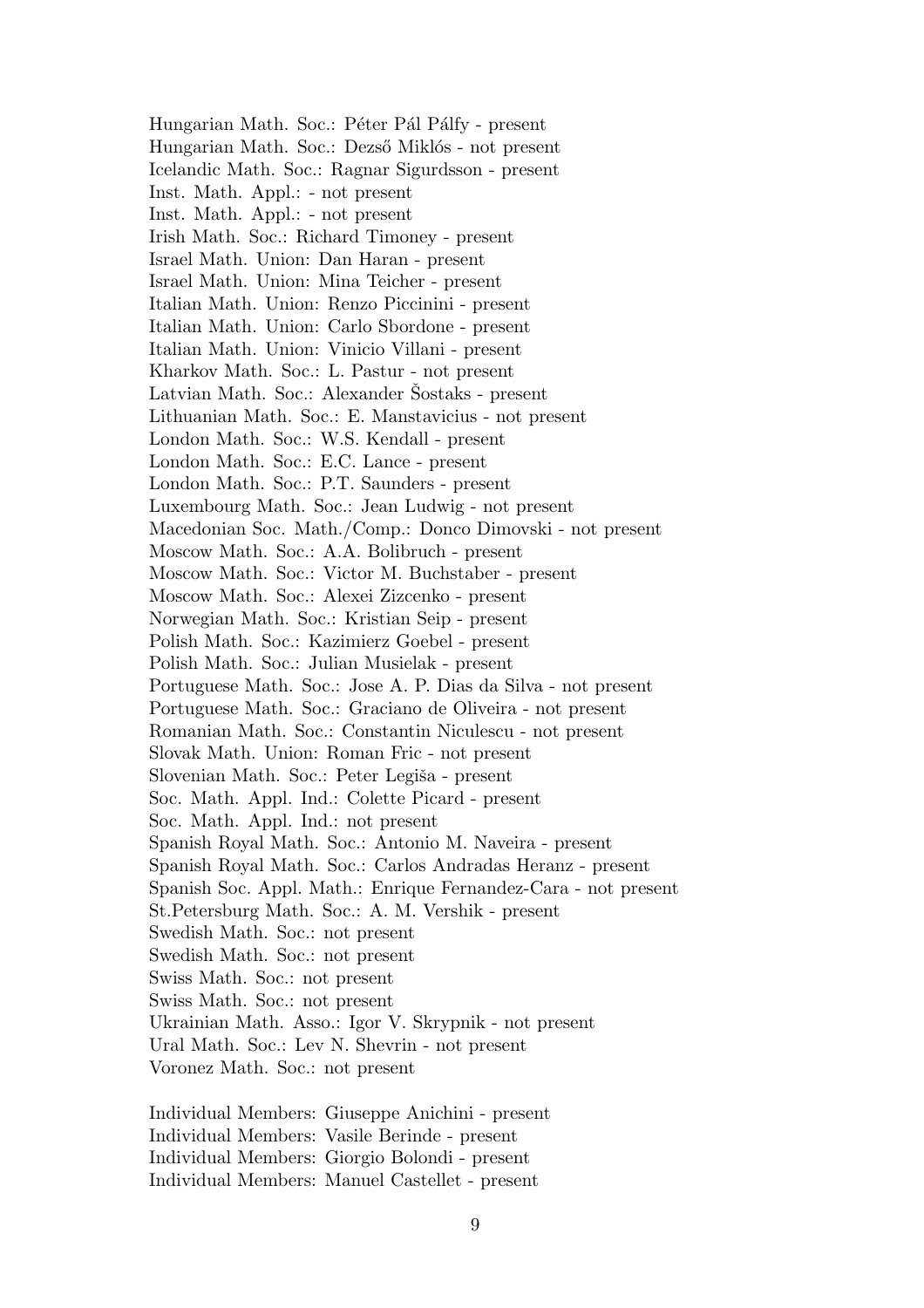|                  | Individual Members: Alberto Conte - present           |
|------------------|-------------------------------------------------------|
|                  | Individual Members: C.T.J. Dodson - present           |
|                  | Individual Members: Jean-Pierre Françoise - present   |
|                  | Individual Members: Salvador S. Gomis - present       |
|                  | Individual Members: Laurent Guillopé - present        |
|                  | Individual Members: Klaus Habetha - not present       |
|                  | Individual Members: George Jaiani - present           |
|                  | Individual Members: Willi Jäger - not present         |
|                  | Individual Members: Tapani Kuusalo - present          |
|                  | Individual Members: Marina R. Marchisio - present     |
|                  | Individual Members: László Márki - present            |
|                  | Individual Members: Vitali Milman - present           |
|                  | Individual Members: Andrzej Pelczar - present         |
|                  | Individual Members: Zeév Rudnick - present            |
|                  | Individual Members: Jan Slovak - present <sup>*</sup> |
|                  | Individual Members: Gérard Tronel - present           |
| *: only one vote |                                                       |

## Observers:

European Society for Mathematical and Theoretical Biology: Mats Gyllenberg - present African Mathematical Union: Jan Persens - present American Mathematical Society: Felix E. Browder - not present Göteborg: Peter Sjögren - present

EMS Executive Committee: David Brannan - present

EMS Executive Committee: Doina Cioranescu - present

EMS Executive Committee: Olli Martio - present

EMS Executive Committee: Marta Sanz-Solé - present

EMS Newsletter: Robin Wilson - present

EMS Publicity Officer: David Salinger - present

EMS Publications: Carles Casacuberta - present

EMS Secretariat: Tuulikki Mäkeläinen - present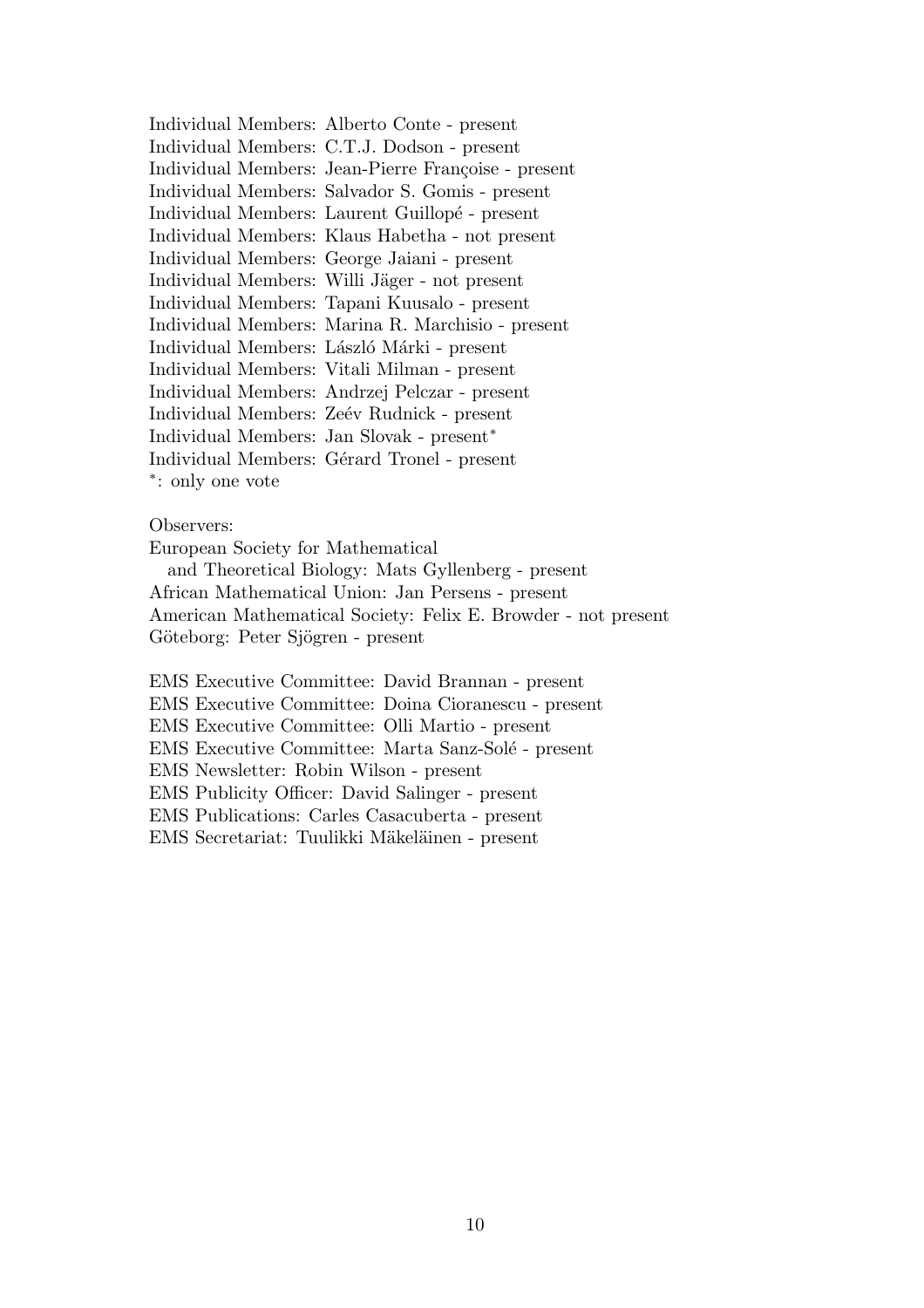## Appendix 1: The President's Address

State of the Union

The EMS is a highly active society with some 50 corporate members and approximately 1900 individual members. Unfortunately the number of individual members is much too small considering the more than 10 000–20 000 mathematicians in Europe.

The EMS is financially sound but still not strong enough to do the job it envisions, namely

– be active in the EU and on the supranational level;

– to provide professional service to our members;

– to help less privileged colleagues, e.g. from Eastern Europe, developing countries, young mathematicians.

We always run against the problem of rather limited funds.

Let me just mention two examples:

1. The EMS Summer Schools

If an EMS summer school is done in a country of EU or an EU associated country, funds are usualy not a problem. However, if we want to do such a summer school in Eastern Europe it already becomes a big problem.

2. We have practically no permanent staff, except for our Helsinki office which is funded by the Finnish government. However, to maintain e.g. a website you need permanent people. Currently these things are done by volunteers who are actually paid for other work and hence they do have other priorities.

Finally I would like to end with the statement that EMS is now 10 years old. In my opinion it gained a very high visibility and we can be proud of what has been achieved.

## Appendix 2: Report of the President

Fortunately the written report of the Secretary is quite complete and hence I would rather like to explain the philosophy behind the actions than give an itemized list.

In addition (to the main aims which I give later) I tried to keep contact with the member societies and the individual members at least on a yearly basis by writing an annual letter at the change of the year. Of course our Newsletter gives even better and more frequent information.

What have been the main aims:

- To enlarge the base of EMS

– subjectwise: reach out for applied mathematicians, increase visibility among applied mathematicians;

— more corporate members in applied mathematics like ESMTB:

— cooperation with SIAM: big conference in Berlin on 2–6 September 2001, with a top programme, about which you can read more in the June Newsletter interview of P. Deuflhard;

— introduction of the Felix Klein Prize;

— change the name of the committee to Applied Mathematics Committee to mark the change;

— be present at a booth in applied mathematics conferences;

— have more articles on applied mathematics in the Newsletter;

— make it possible for Europeans living outside Europe to join (reciprocity agreement

with AMS, Australian Mathematical Society, Canadian Mathematical Society).